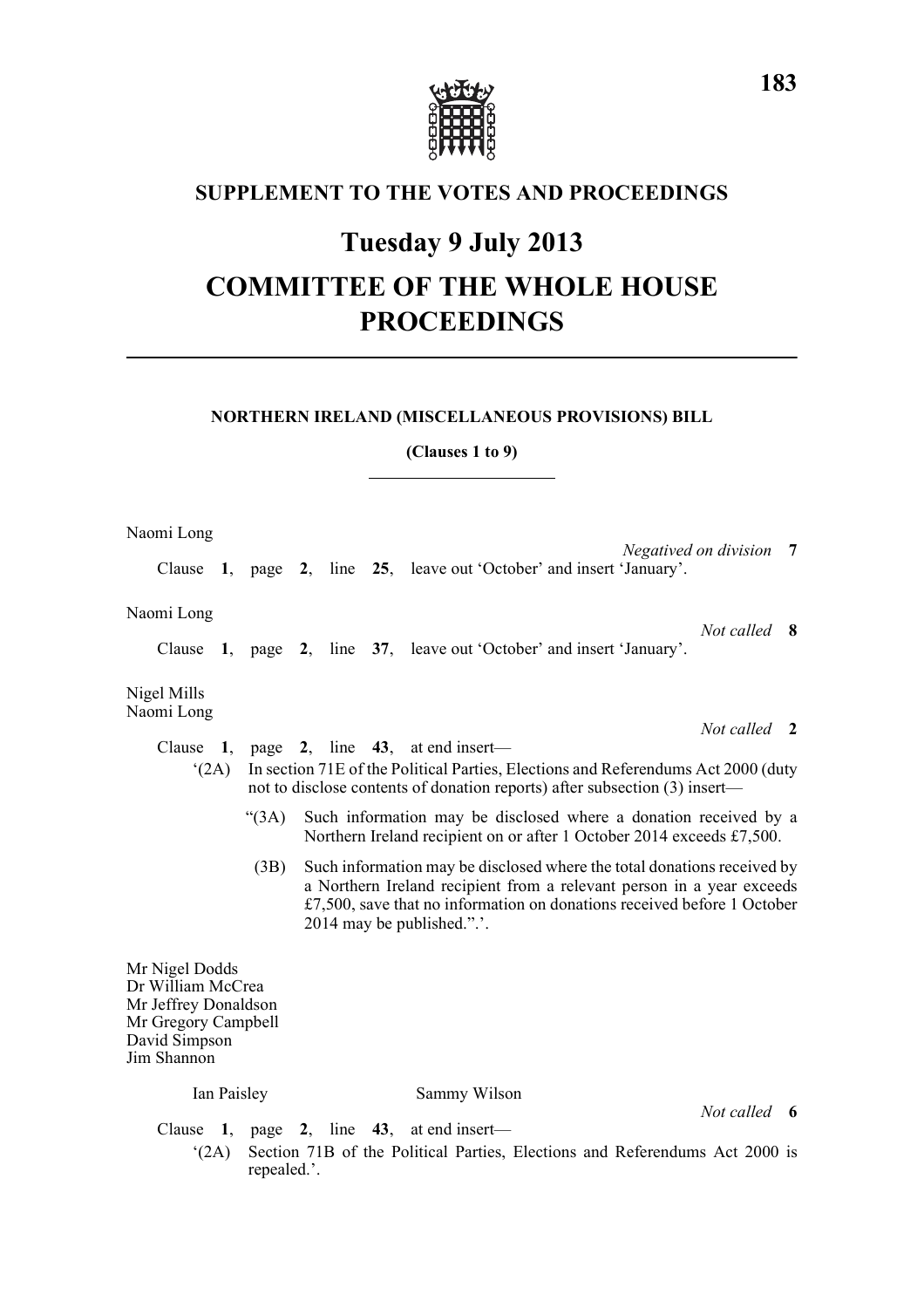*Clauses 1 and 2 agreed to.*

Naomi Long *Negatived on division* **10** Clause **3**, page **4**, line **5**, after 'Commons', insert 'or House of Lords'. Naomi Long *Not called* **11** Clause **3**, page **4**, line **7**, after 'Commons', insert 'or House of Lords'. Naomi Long *Not called* **12** Clause **3**, page **4**, line **11**, at end insert— '(2) A person who becomes a Member of the House of Lords is not disqualified under section  $1(1)(za)$  at any time during the period of 8 days beginning with the day the person becomes a Member of the House of Lords.'. Naomi Long *Not called* **13** Clause **3**, page **4**, line **30**, leave out from 'members)' to end of line 31 and insert 'leave out "either House of Parliament.".'. *Clause agreed to.* Naomi Long *Not called* **14** Clause **4**, page **4**, line **36**, after 'Ireland)', insert 'or Seanad Éireann (the Senate of Ireland).'. Mark Durkan Ms Margaret Ritchie *Not called* **20** Clause **4**, page **4**, line **36**, at end insert 'or Seanad Éireann (Senate of Ireland). (dc) is a member of the House of Lords.'. Naomi Long *Not called* **15** Clause **4**, page **4**, line **38**, after 'Éireann', insert 'or Seanad Éireann'. Nigel Mills *Not called* **3** Clause **4**, page **4**, line **41**, at end add—

'(3) In section 1(1) of the Northern Ireland Assembly Disqualification Act 1975 (disqualification of holders of certain offices and places) before paragraph (a) insert—

"(za) is a member of the European Parliament;".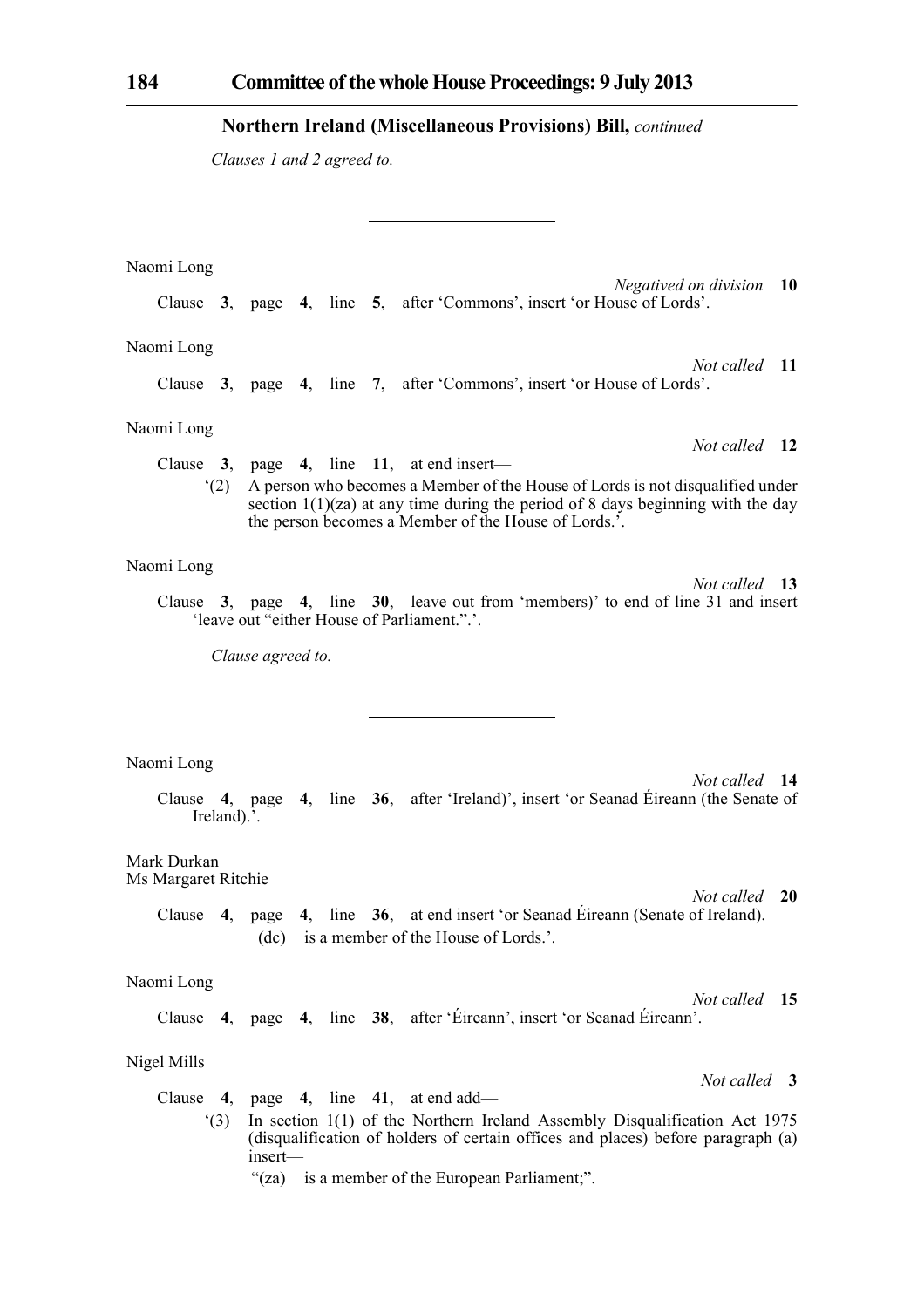(4) After section 1B of that Act (as inserted by section  $4(2)$ ) insert—

#### **"1C Members of the European Parliament**

A person returned at an election as a member of the Northern Ireland Assembly is not disqualified under section  $1(1)(za)$  at any time in the period of 8 days beginning with the day the person is so returned.".'.

*Clause agreed to.*

Naomi Long

*Not called* **16** Clause **5**, page **6**, line **13**, leave out from 'MPs' to end and insert ', members of the House of Lords or members of the Oireachtas).'.

#### Naomi Long

*Not called* **17**

Clause **5**, page **6**, line **28**, leave out from 'MPs' to end and insert ', members of the House of Lords or members of the Oireachtas); and'.

*Clause agreed to.*

Mr Nigel Dodds Dr William McCrea Mr Jeffrey Donaldson Mr Gregory Campbell David Simpson Jim Shannon

#### Ian Paisley Sammy Wilson

*Withdrawn* **4**

Clause **6**, page **6**, line **37**, at end add—

'7B The alteration of the number of members of the Assembly required to express their concern about a matter which is to be voted on by the Assembly, such concern requiring that the vote on that matter shall require cross-community support.

> This paragraph does not include the alteration of that number to a number exceeding 30.'.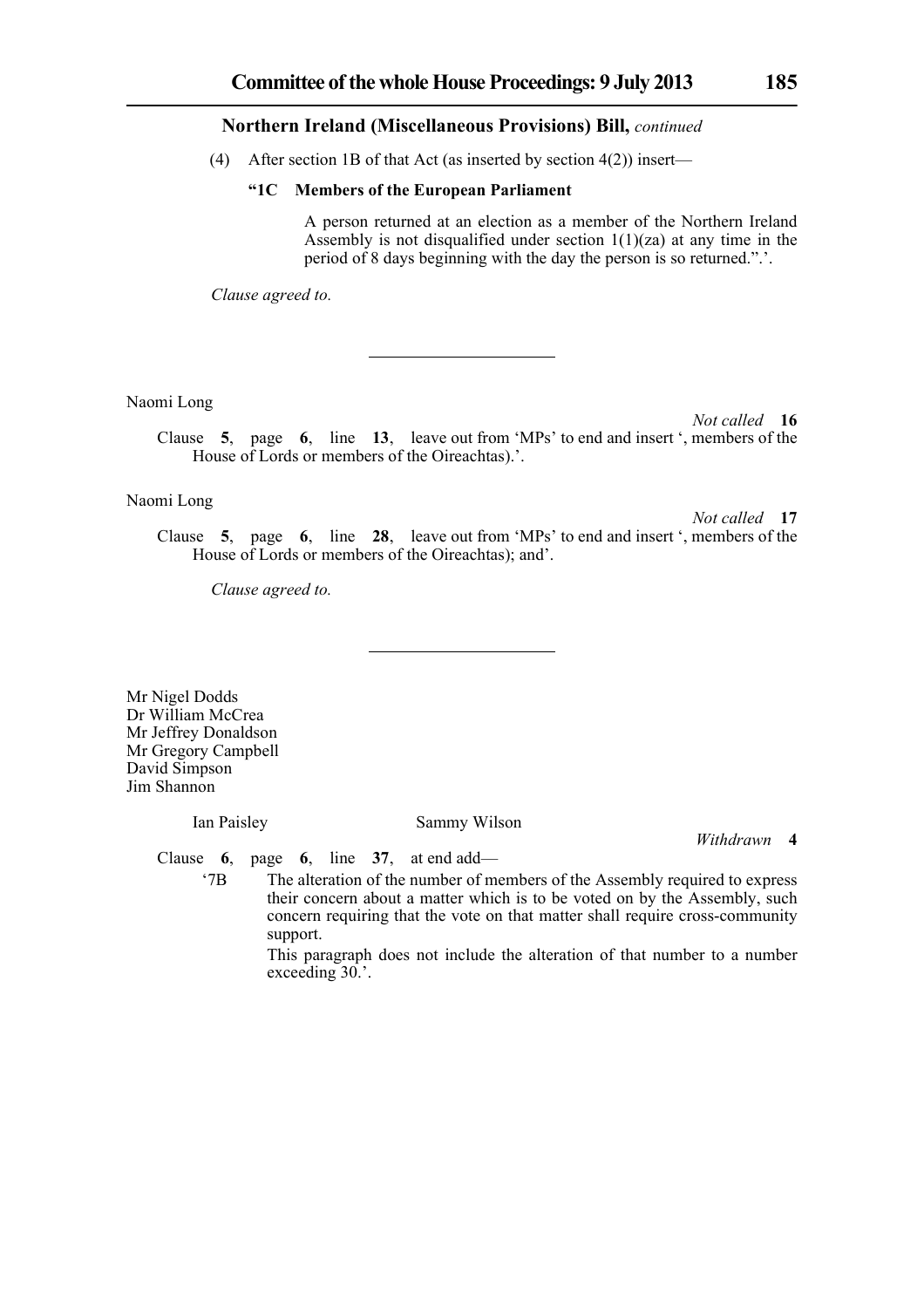|                                                                                                                    | <b>INOI UIEI II II EIAIIU (MISCEHAIIEOUS FTOVISIOIIS) DIII,</b> <i>conunuea</i>                                                                                                                                                                                  |                |  |  |  |  |  |  |
|--------------------------------------------------------------------------------------------------------------------|------------------------------------------------------------------------------------------------------------------------------------------------------------------------------------------------------------------------------------------------------------------|----------------|--|--|--|--|--|--|
| Mr Nigel Dodds<br>Dr William McCrea<br>Mr Jeffrey Donaldson<br>Mr Gregory Campbell<br>David Simpson<br>Jim Shannon |                                                                                                                                                                                                                                                                  |                |  |  |  |  |  |  |
| Ian Paisley                                                                                                        | Sammy Wilson                                                                                                                                                                                                                                                     | Not called 5   |  |  |  |  |  |  |
| $^{\circ}$ 7B<br>(2)                                                                                               | Clause $6$ , page $6$ , line $37$ , at end insert-<br>The subject matter of Sections 16, 17, and 18 of this Act.<br>In Schedule 2, paragraph (b) after "sections" insert "16, 17 and 18"                                                                         |                |  |  |  |  |  |  |
| Mark Durkan<br>Ms Margaret Ritchie                                                                                 |                                                                                                                                                                                                                                                                  |                |  |  |  |  |  |  |
| $^{\circ}7B$                                                                                                       | Not selected 19<br>Clause $6$ , page $6$ , line $37$ , at end insert—<br>The alteration to any age between 16 and 18 of the minimum voting age for<br>elections to the Assembly or local government elections in Northern Ireland.'.                             |                |  |  |  |  |  |  |
| Vernon Coaker<br>Stephen Pound<br>Pamela Nash                                                                      |                                                                                                                                                                                                                                                                  | Not selected 9 |  |  |  |  |  |  |
| (2)                                                                                                                | Clause 6, page 6, line 37, at end add—<br>In Schedule 3 to the Northern Ireland Act 1998 (reserved matters), at the end of<br>paragraph 1 insert "except such functions as are specified by the Secretary of<br>State by order made by statutory instrument.".'. |                |  |  |  |  |  |  |
|                                                                                                                    | Clause agreed to.                                                                                                                                                                                                                                                |                |  |  |  |  |  |  |
| Ms Margaret Ritchie<br>Page                                                                                        | 6, line 38, leave out Clause 7.                                                                                                                                                                                                                                  | Not selected 1 |  |  |  |  |  |  |
|                                                                                                                    | Clause agreed to.                                                                                                                                                                                                                                                |                |  |  |  |  |  |  |

Mark Durkan Ms Margaret Ritchie

*Withdrawn* **18**

- Clause **8**, page **7**, line **4**, leave out from 'is' to end of line 41 and add 'repealed. (2) Any provision by Act of the Northern Ireland Assembly which provides, by virtue of section 21A(3) or (3A) of the 1998 Act, for the method of appointment of a Minister in charge of devolved policing and justice functions, shall be repealed.
	- (3) Any Minister in charge of devolved policing and justice functions shall be appointed in the same way as other Northern Ireland Ministers.'.

*Clause agreed to.*